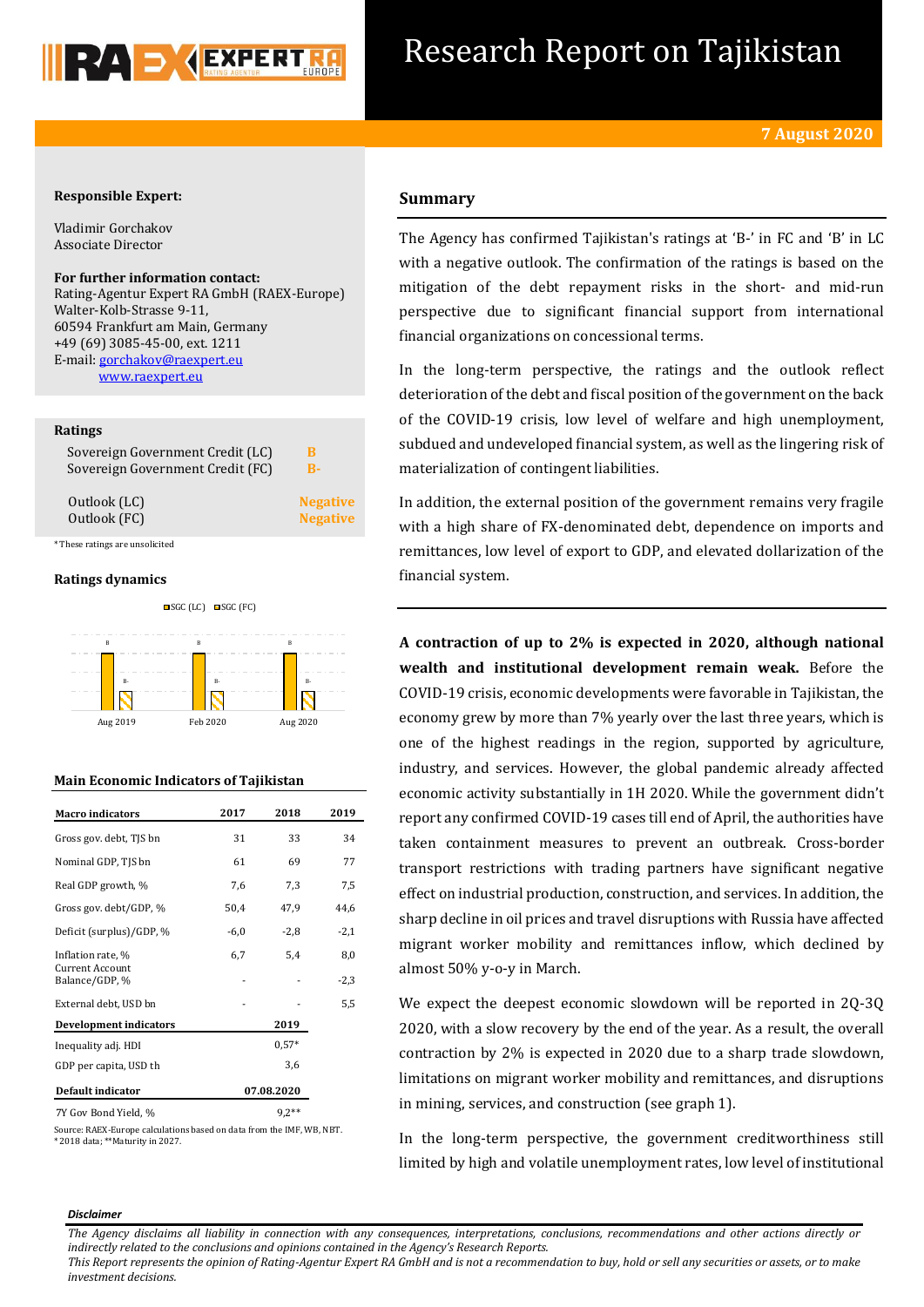

**Graph 1:** Macroeconomic indicators, %



**Graph 2:** Fiscal budget dynamics, % of GDP



Source: RAEX-Europe calculations based on data from the WB, IMF, NBT

**Graph 3:** Government debt dynamics, %



Source: RAEX-Europe calculations based on data from the WB, IMF, NBT

developments and national wealth. Tajikistan is the poorest country in the region with a GDP per capita at USD 3,6 th as of the end of 2019. The Corruption Perception Index stood at 25 (153rd place out of 198 countries) in 2019, the inequality adjusted HDI index was 0,57 in 2018, while unemployment was estimated at 11% in 2019 and heavily exposed to migration flows. Moreover, the country occupied only the 106th position out of 190 countries in the Doing Business 2019 report.

**Debt and deficit expected to widen substantially.** Even before the global economic crisis the growth of debt levels and widening of fiscal deficit were expected due to the needs to finalize several infrastructural projects and high share of FX-denominated debt. The COVID-19 crisis accelerated this trend. The decline in economic activity led to a drop in tax and non-tax revenues, already subdued by the moratorium on tax inspections introduced in 2019 and advance payments, as well as granted exemptions from the VAT. On the expenditures side, additional pressure came from containment measures, health checks at the border, establishment of quarantine zones, and other prophylactic and disinfection actions. Later the government announced the fiscal stimulus plan, which includes among others financial support to SMEs and subsidizing food for the population, as well as time-bound tax holidays and relief to targeted industries and small businesses until 1 September 2020. This is expected to lead to a deficit of up to 7-8% of GDP by end 2020 (see graph 2), while 2021-2022 metrics are subject for monitoring.

The Tajik government has requested disbursement under IMF Rapid Credit Facility instrument and already in May 2020 a disbursement of USD 189,5 m were approved. In addition, further financial support from international organizations, such as the World Bank and the Asian Development Bank is expected. Together with the sharp devaluation of TJS in 1Q 2020 (up to 80% of total public debt is FX), this is expected to lead to a substantial increase of the debt load with debt to GDP and debt to revenues ratios to exceed 50% and 200% by end 2020 respectively and to remain close to these levels in 2021 as well (see graph 3).

At the same time, the Tajik government confirmed its commitment to the fiscal consolidation after the crisis: authorities agreed on deficit targets of 4,4% of GDP in 2021, and 2,6% of GDP in 2022, and keep debt at manageable levels. We will keep monitor both deficit and debt levels on the recovery stage, taking into account significant needs of investments to finalize infrastructure projects, the lack of internal capacity for revenue growth, as well as large contingent liabilities arising from the high level of indebtedness of unprofitable SOEs, and problems with large banks. However, the debt risks are partially mitigated by the fact that most of the

## *Disclaimer*

*The Agency disclaims all liability in connection with any consequences, interpretations, conclusions, recommendations and other actions directly or indirectly related to the conclusions and opinions contained in the Agency's Research Reports.*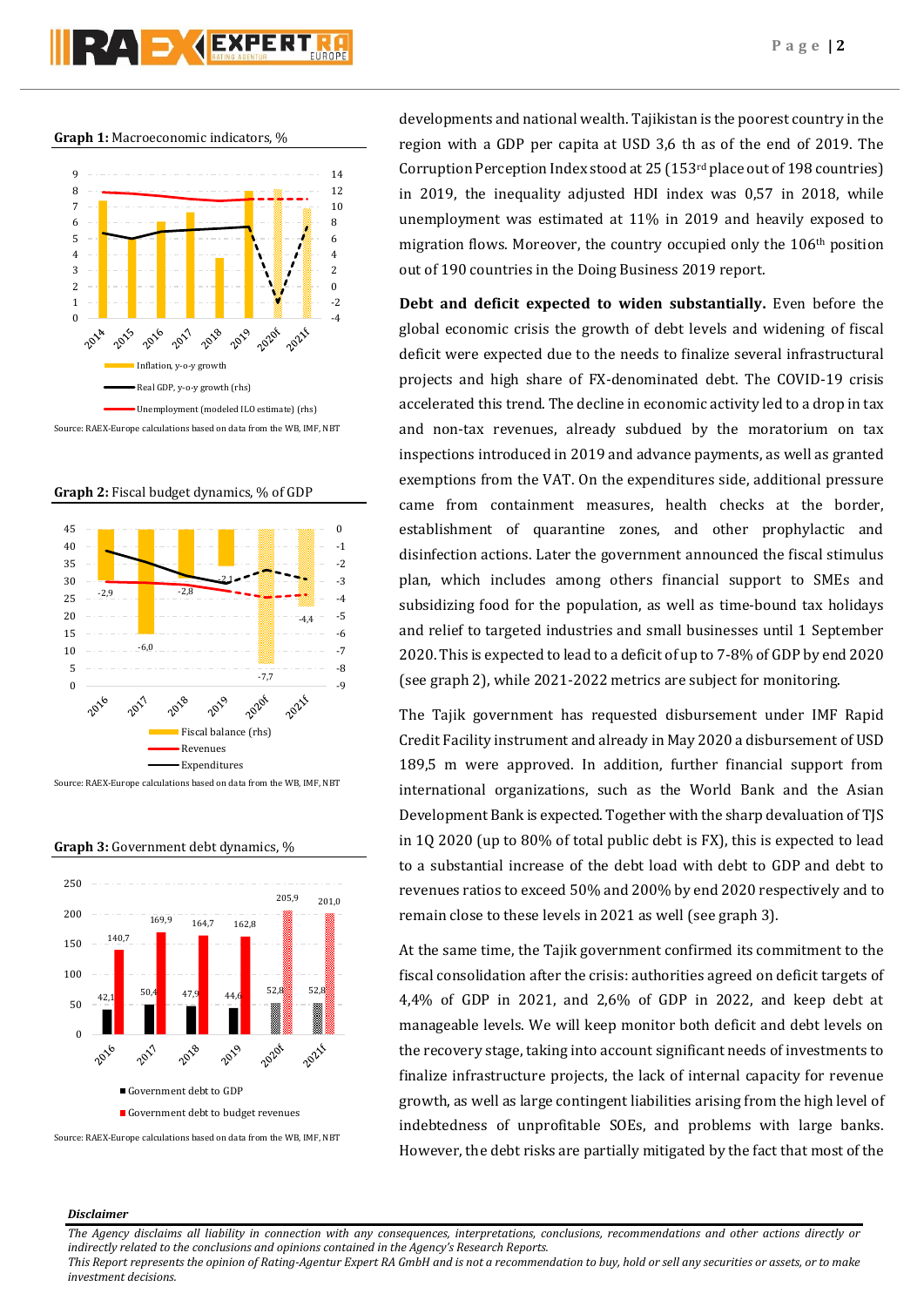**Graph 4:** Financial soundness indicators, %



Source: RAEX-Europe calculations based on data from the NBT





Source: RAEX-Europe calculations based on data from the NBT

**Graph 6:** Financial dollarization, % of total



Source: RAEX-Europe calculations based on data from the NBT

debt is related to donors support, including IMF, and has concessional terms.

**Gradual deterioration of the banking system metrics is expected**. As we mentioned in our previous report<sup>1</sup>, due to strong economic growth and improvement of the bank supervision quality and transparency, the banking industry showed signs of recovering before COVID-19, while problems with two large systemically important banks (Agroinvestbank and Tochiksodirotbank) remained in place. The lock-down measures, turbulence on financial markets, as well as depreciation of TJS in 1Q 2020 led to the deteriorations of banks' metrics. However, the prompt response of the National Bank of Tajikistan (NBT) (see below) smoothed the shocks.

The ratio of NPLs to total loans, as of end 2Q 2020 slightly increased up to 31% of total loans. The banking sector' profitability remains positive despite gradual decline: as of end of 2Q 2020, ROE and ROA amounted to 7,0% and 1,9%, respectively. Capitalization in the system remains adequate as the capital adequacy ratio remained high at 19,7% (see graph 4).

Taking into account the high share of FX-loans (up to 50% by end 2Q 2020), creating risks from unhedged borrowers, we expect further growth of NPLs, as well as decline of capitalization and profitability metrics. In the mid-run, the overall development of the financial system remains subdued, with banks' assets and domestic credit to GDP ratios at 28,4% and 15,8% as of end-2019 respectively, low level of trust of the banking system from population and absence of listed shares currently traded on the national Central Asia Stock Exchange (Dushanbe).

**The NBT showed a prompt response to the economic crisis, while effectiveness of the monetary policy remains limited.** At the beginning of February 2020 the NBT increased its interest rate by 50b.p. up to 12,75%, while also allowing a sharp depreciation of the TJS (by 5% in one month). The latter, together with some local factors, such as food price increase, led to a spike of inflation up to 10,6% by the end of March from 8% at the end of 2019. However, the decline of economic activity and consumption, led to lower inflationary pressures. In April the policy rate was cut by 100b.p. to 11,7% and so far remains unchanged (see graph 5).

In order to support the banking system, the NBT lowered reserve requirements on deposits, relaxed enforcement of prudential requirements and provided foreign exchange liquidity. It also plans to provide emergency liquidity assistance in domestic currency to help ensure financial sector stability in the face of possible deposit outflows from banks.

[https://www.raexpert.eu/reports/Research\\_report\\_Tajikistan\\_07.02.2020.pdf](https://www.raexpert.eu/reports/Research_report_Tajikistan_07.02.2020.pdf)

## *Disclaimer*

 $\overline{a}$ 

*The Agency disclaims all liability in connection with any consequences, interpretations, conclusions, recommendations and other actions directly or indirectly related to the conclusions and opinions contained in the Agency's Research Reports.*

<sup>1</sup> See Research Report on Tajikistan from 7 February 2020: